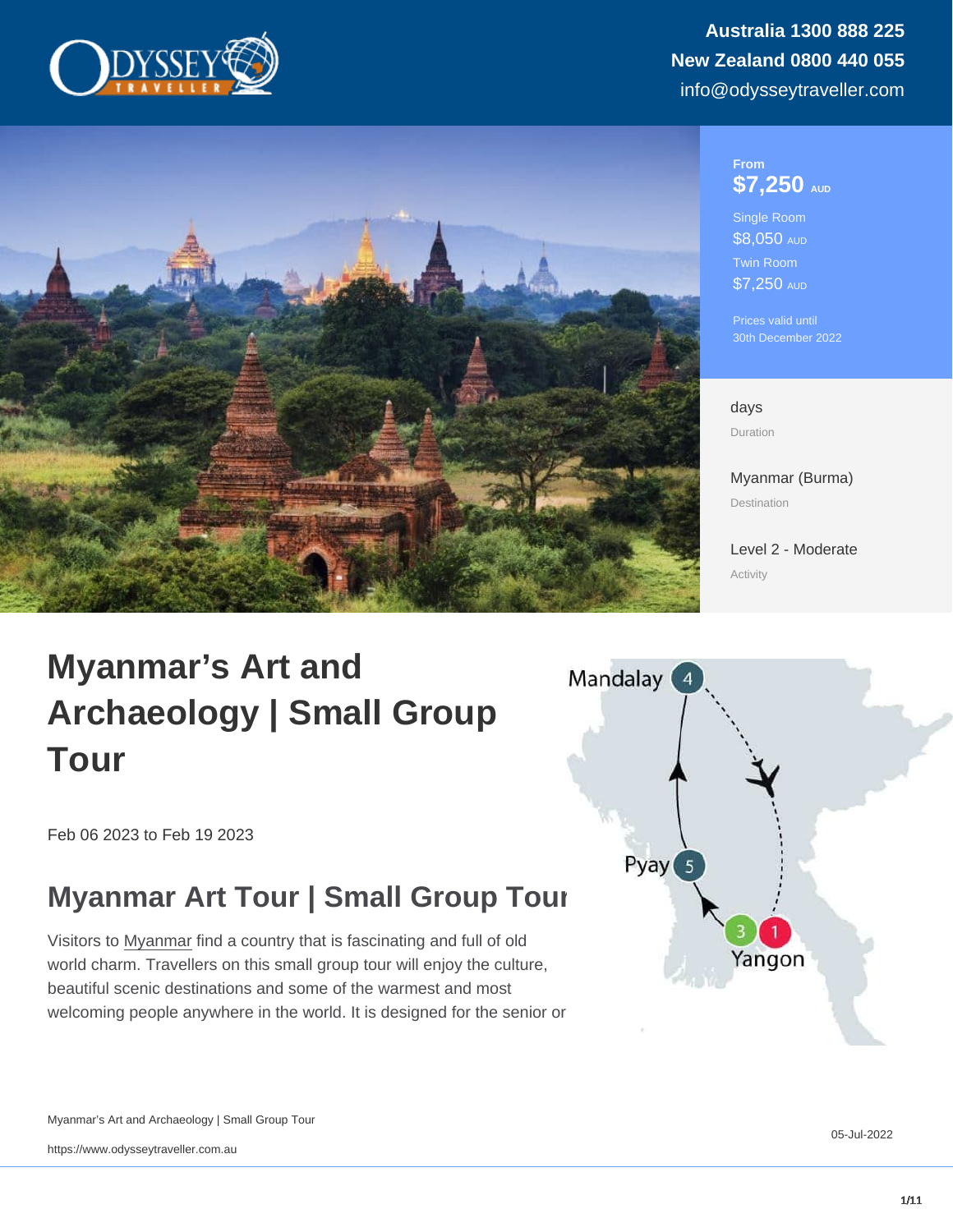mature-aged couple or solo traveller seeking to learn as they travel.

This small group tour of [Myanmar](https://www.odysseytraveller.com/destinations/asia-and-the-orient/myanmar-burma/) is focused on a detailed study of the country's art and archaeology. The itinerary is designed to take you chronologically through Myanmar's history. There are also plenty of general sightseeing activities included to avoid 'pagoda fatigue', such as visits to local markets and villages as well as a boat trip up the Ayeyarwady River (Irrawaddy River).

### Myanmar Art Tour Itinerary

Get a glimpse of the tour itinerary on this small group educational tour of Myanmar. It is a round tour starting and ending in Yangon. The days are reasonably paced to allow you time to learn and explore.

# Yangon to Sri Ksetra

Our fully escorted tour commences in Yangon. A talk on Buddhism as practised in Myanmar sets the stage at the beginning of the tour. During your first few days on the tour, we have included visits to the Chauktatgyi and Ngadatgyi pagodas, the National Museum and the famous Shwedagon stupa.

Your tour also includes a day trip to the 14th-16th century capital, Bago, to see the giant reclining Buddha, the Kanbawzathadi Palace and the archaeology museum. From Yangon you travel to the first millennium Pyu city of Sri Ksetra, near Pyay. Sri Ksetra is one of the three ancient cities of the Pyu civilisation. This city is on [UNESCO's World Heritage](https://whc.unesco.org/en/list/1444/) [List.](https://whc.unesco.org/en/list/1444/) In Sri Ksestra you learn about Myanmar's ancient civilisations.

This section of the tour starts with a visit to the Sri Ksetra Museum. During your time in Sri Ksetra you explore this city by tuk tuk, taking in the ancient palace walls, stupas and burial sites. That evening you can watch the sunset at Pyay's beautiful Shwesandaw pagoda.

Myanmar's Art and Archaeology | Small Group Tour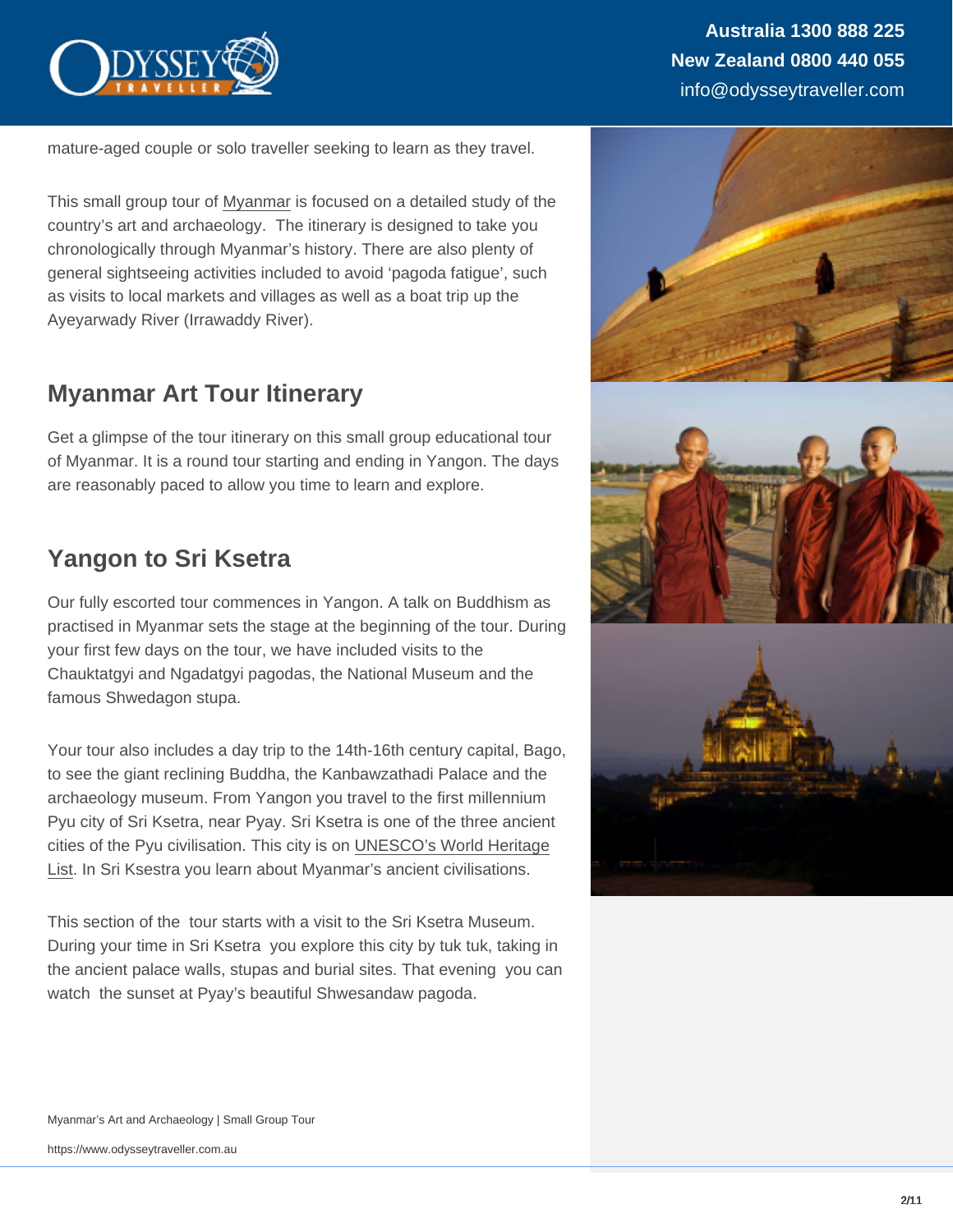Australia 1300 888 225 New Zealand 0800 440 055 info@odysseytraveller.com

### Sri Ksetra to Yangon

From Sri Ksetra you then continue to travel on to the 11th- to 13thcentury capital of [Bagan](https://www.odysseytraveller.com/articles/explore-bagan-a-cultural-and-artistic-wonderland-tour/). There are over 3,000 monuments, including temples, stupas, and monasteries here. These 3,000 monuments are scattered over a vast plain, a fascinating sight to see. Over the next two days this small group tour visits the most interesting temples of Bagan. During your visit you will learn about Bagan's art, archaeology and its controversial restoration program. We'll also take in a lacquerware workshop and visit a local village practising traditional artisan skills.

From Bagan you travel to [Mandalay](https://www.odysseytraveller.com/articles/mandalay-myanmar/) to see some of the last temples and monasteries built under royal patronage before the demise of the monarchy in 1885. You also visit several workshops in the city, watching artisans creating marble Buddha images, casting statues in metal, weaving and woodcarving. In these workshops you will learn about the traditional techniques still in use today. On your return to [Yangon](https://www.odysseytraveller.com/articles/myanmar-yangon/) you take a guided walk through old colonial Yangon with the Yangon Heritage Trust. You also have time to visit contemporary art galleries to take in Myanmar's exciting modern art scene.

You can learn more about [Myanmar](https://www.odysseytraveller.com/destinations/asia-and-the-orient/myanmar-burma/) with our country profile where other tour departures are listed as well. For more details, click the 'Top 5' or 'Itinerary' buttons above! If you're interested in this small group and educational travel style and are keen to experience this tour, [please call](https://www.odysseytraveller.com/contact-us/) or [send an email.](mailto:info@odysseytravel.com.au) Or, to book, simply fill in the form on the right hand side of this page.

### Tour Notes

- Group size is limited to 16.
- Tour will include walking up to 1 kilometre a day at a leisurely pace with stairs, uneven surfaces, and boarding of long boats from piers.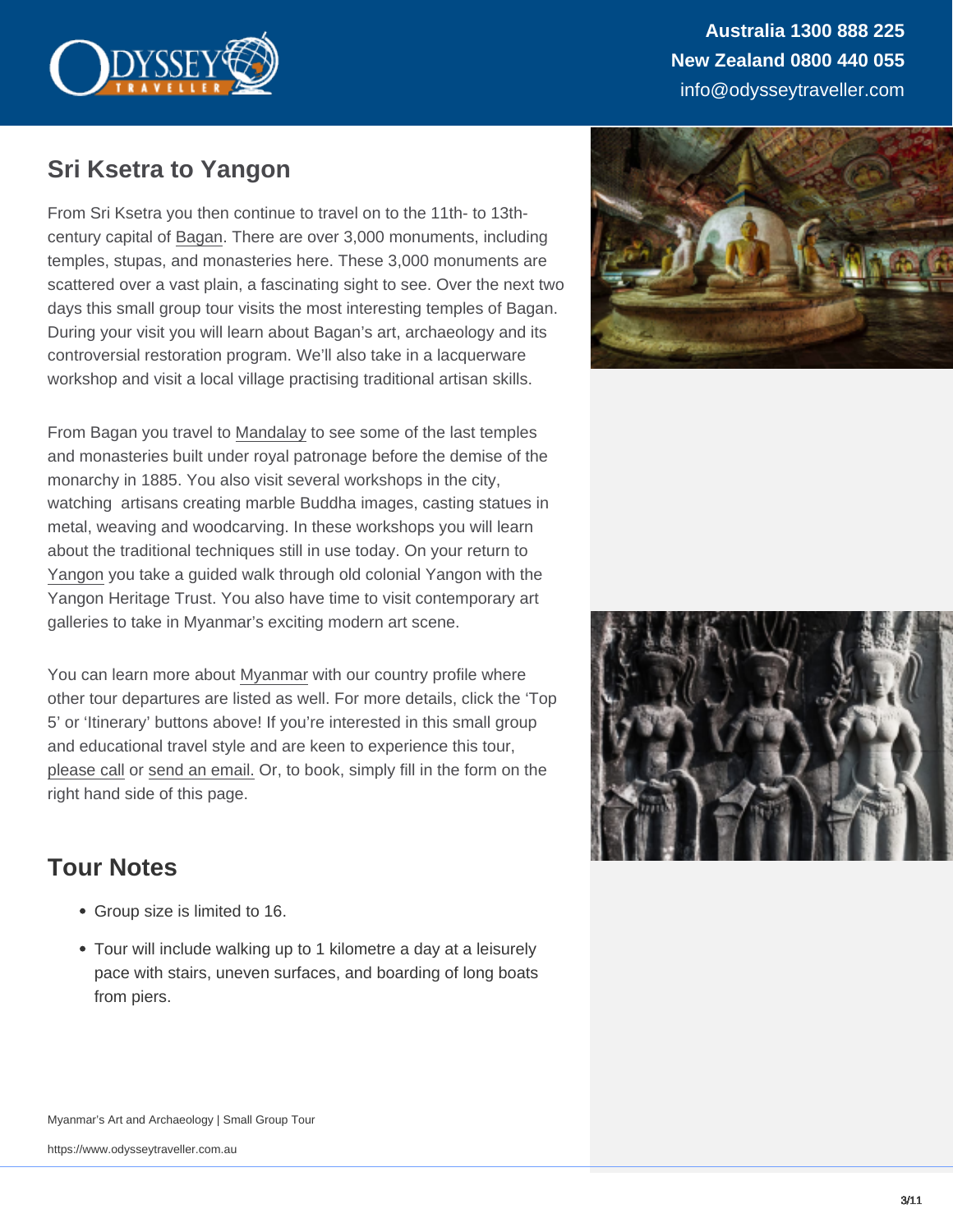

### **Australia 1300 888 225 New Zealand 0800 440 055** info@odysseytraveller.com

# **Highlights**

- 1. Visit the UNESCO world heritage listed city of Sri Ksetra and its highlights
- 2. Spend over two days exploring the best of Bagan's Buddhist monuments
- 3. Visit a range of artisan workshops in Myanmar's last royal capital, Mandalay
- 4. Explore Yangon's fascinating colonial heritage on a guided tour by the Yangon Heritage Trust
- 5. Hear captivating talks on Myanmar's art, archaeology, heritage and local customs from your Odyssey program leader, an art historian specialising in Myanmar.

## **Itinerary**

#### **Day 1**

**Locations:** Yangon

#### **Overview:**

After arriving in Yangon, we make our way to the Bahosi Hotel for an introductory session and welcome dinner.

#### **Accommodation:**

Hotel Bahosi or similar.

#### **Day 2**

**Locations:** Yangon

#### **Overview:**

Our first day is spent discovering two of Yangon's loveliest pagodas, the Chauktatgyi and the Ngatatgyi and the downtown riverfront.

After lunch we take in Myanmar's National Museum, founded in 1952 and housing a vast collection of ancient artifacts, ornaments, works of

Myanmar's Art and Archaeology | Small Group Tour

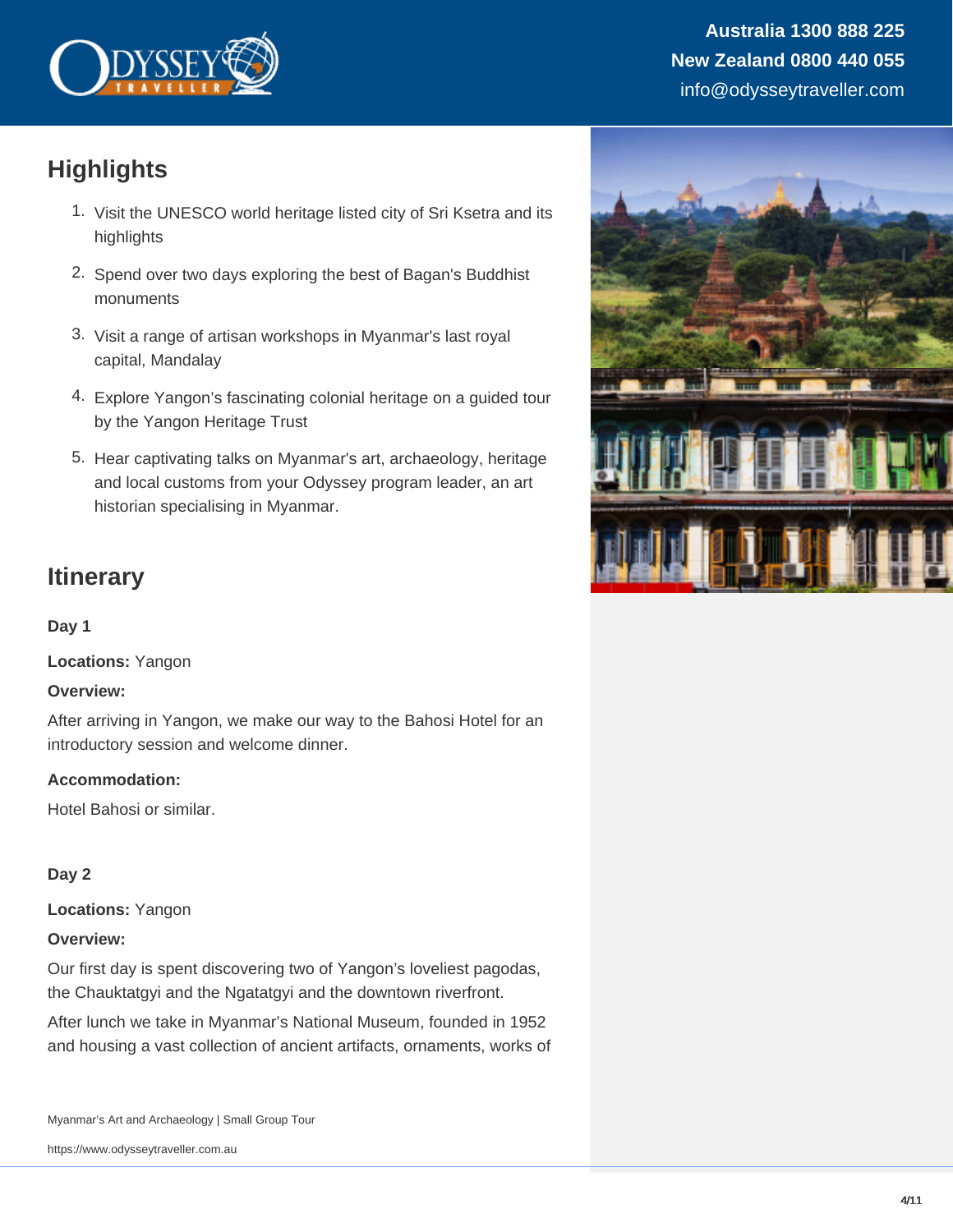

art, inscriptions and historic memorabilia. Afterwards, we view the Shwedagon pagoda and have dinner at one of Yangon's many fine restaurants

#### **Accommodation:**

Hotel Bahosi or similar.

#### **Day 3**

**Locations:** Yangon

#### **Overview:**

Today we take a day trip to Bago. On the way, we stop to visit the War Cemetery. We also visit Kanbawzathadi Palace (which was originally built in 1556 but was rebuilt in 1992 after being destroyed by a fire) and the Archaeology Museum. After lunch, we take in the Shwemawdaw and Kyaikpun pagodas. We then return to the hotel for dinner.

#### **Accommodation:**

Hotel Bahosi or similar.

**Day 4**

**Locations:** Pyay

#### **Overview:**

Today we take a bus to Pyay, with several stops en route. We view the extraordinary Shwe Nat Taung (Golden Spirit Mountain) as well as the Shwe Myat Hman pagoda ("Spectacled Buddha). Upon arrival to the city, we check into the Lucky Dragon hotel, where we enjoy a group dinner and hear a talk on Myanmar's archaeology.

#### **Accommodation:**

Lucky Dragon Hotel or similar.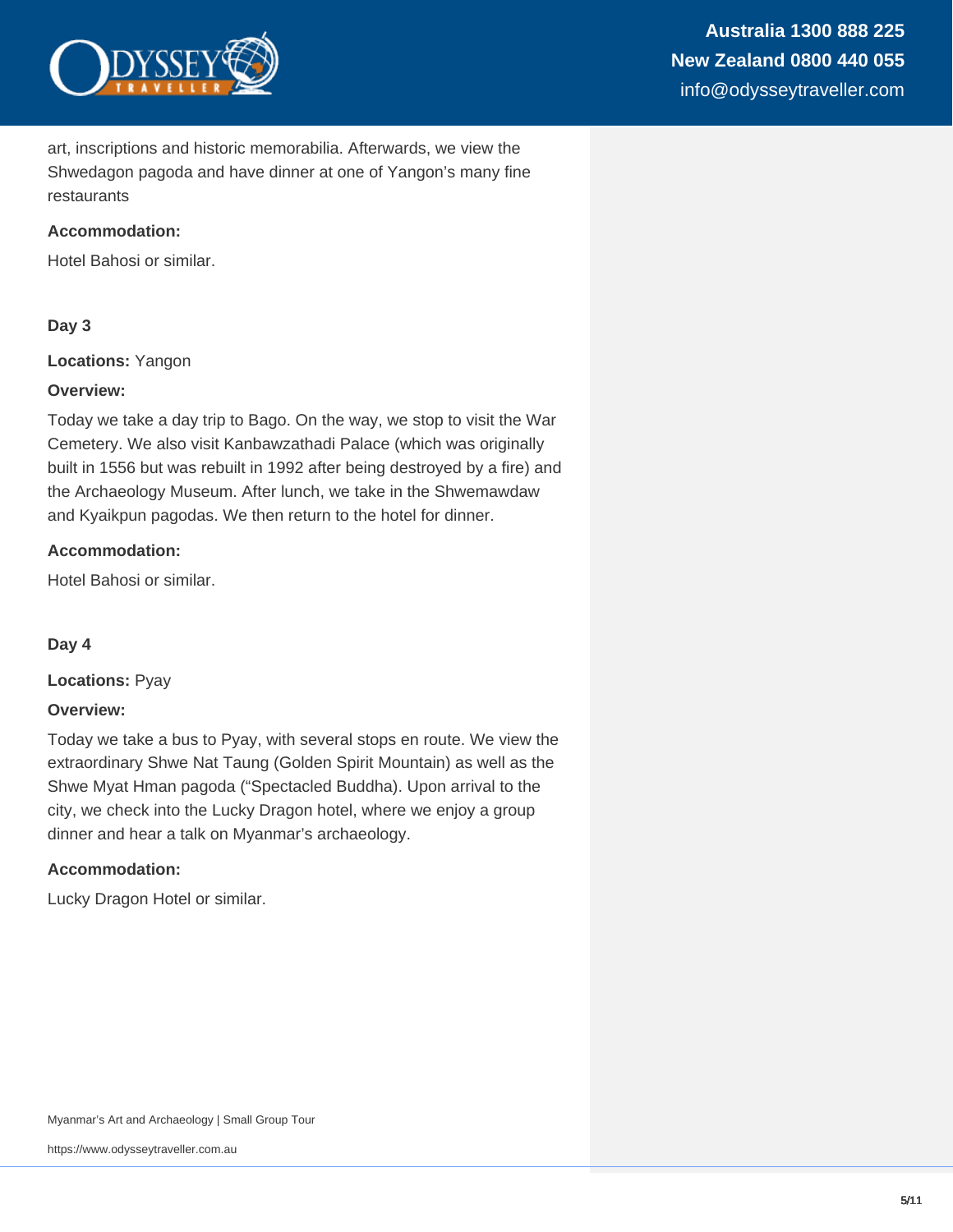

#### **Day 5**

**Locations:** Pyay

#### **Overview:**

Today we tour the first millennium walled city of Sri Ksetra via tuk tuks and visit the Sri Ksetra Museum. This museum tells the story of the ancient Pyu cities, which including some of the earliest Buddhist monuments in the world. After lunch, we visit the wonderful Shwe Hpone Pwint Museum, before taking in an extraordinary sunset at the Shwesandaw Pagoda overlooking Pyay.

#### **Accommodation:**

Lucky Dragon Hotel or similar.

#### **Day 6**

#### **Locations:** Pyay

#### **Overview:**

This morning we take the bus to Bagan, stopping for a local lunch en route. After checking into our new hotel, we enjoy another unforgettable sunset at the Lokananda Temple, before coming together for a group dinner and a talk on Bagan's history, archaeology, and the controversial restoration of the site.

#### **Accommodation:**

Bawga Theiddi Hotel or similar.

#### **Day 7**

**Locations:** Pyay

#### **Overview:**

Today we being our sightseeing in Bagan, taking in the southern monuments, including the East and West Hpetleik, the Nagayon, the Abeyadana, and the Nanpaya. After lunch, we visit Kubaukgyi (Myinkaba), and its wonderful frescosThe rest of the afternoon is free, and we remain at liberty in the evening to discover a local restaurant to

Myanmar's Art and Archaeology | Small Group Tour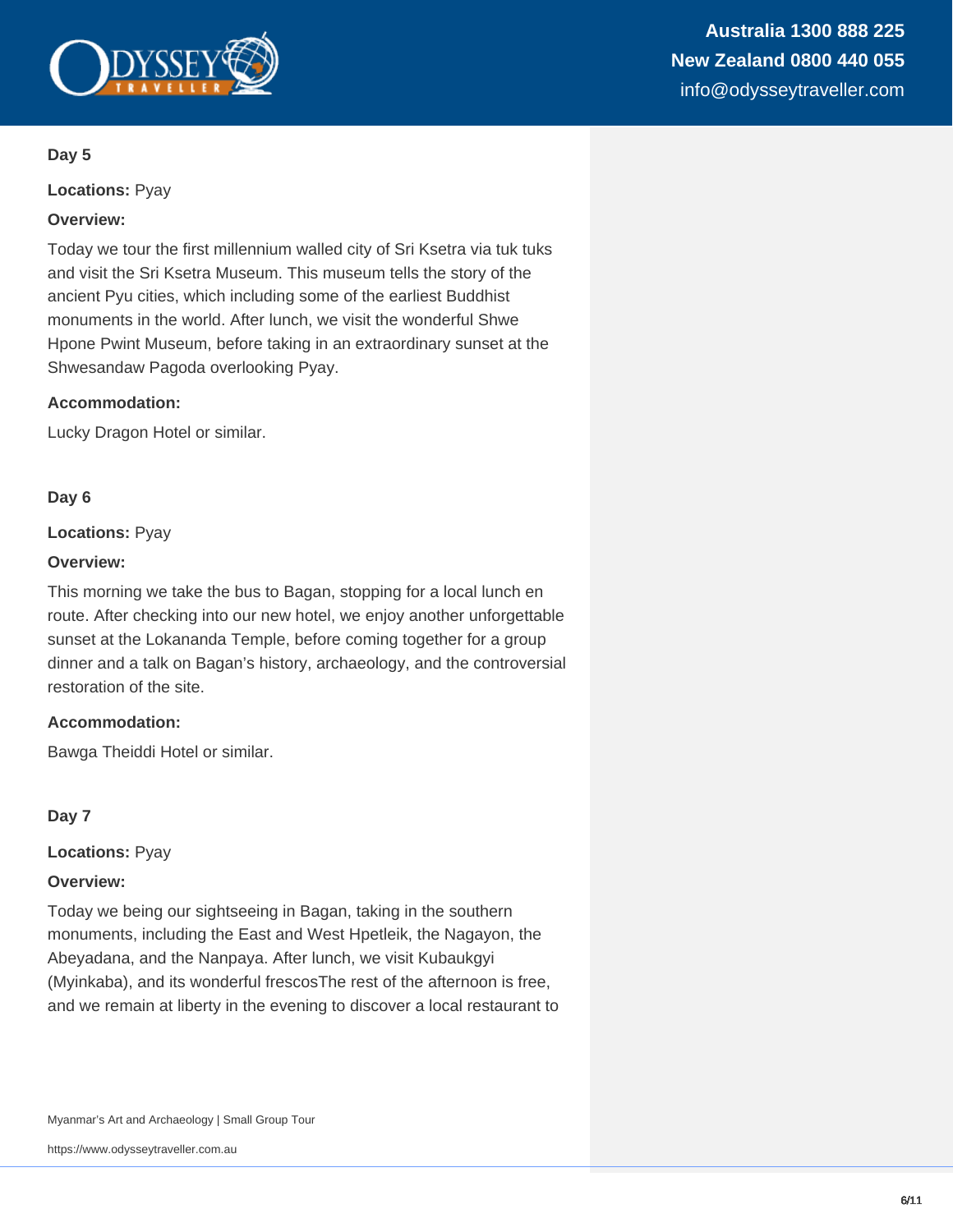

#### eat at.

Today we tour Bagan, taking in the Southern Pagodas, which include the East and West Hpetleik, Nagayon, Abeyadana, and Nanpaya. After lunch, we visit Kubaukgyi (myinkaba), a Buddhist temple built in 1113 AD by Prince Yazakumar, shortly after the death of his father. The rest of the afternoon is free, and we remain at liberty in the evening to discover a local restaurant to eat at.

#### **Accommodation:**

Bawga Theiddi Hotel or similar.

#### **Day 8**

**Locations:** Pyay

#### **Overview:**

This morning we head north to visit the Nyaung-Oo market, before visiting Upali Thein, an elaborate ordination hall constructed in the mid-13th century. We then visit the marvellous Shwezigon pagoda, and choose one of the local restaurants on Yarkinnthar St, aka "Restaurant Row", for lunch. After wards we'll visit theTharaba Gate, the Ananda Temple, the Ananda Ok-Kyaung, Kyanzittha's Palace site, and Bagan's wonderful Archaeology Museum. In the evening, we come together for another group dinner, including one of Myanmar's oldest traditional artforms – a puppet show.

#### **Accommodation:**

Bawga Theiddi Hotel or similar.

#### **Day 9**

**Locations:** Mandalay

#### **Overview:**

This morning we have the option of taking a morning balloon flight (for an additional fee) or enjoying free time instead. We leave the hotel soon after lunch, and catch the bus to Mandalay, where we check into

Myanmar's Art and Archaeology | Small Group Tour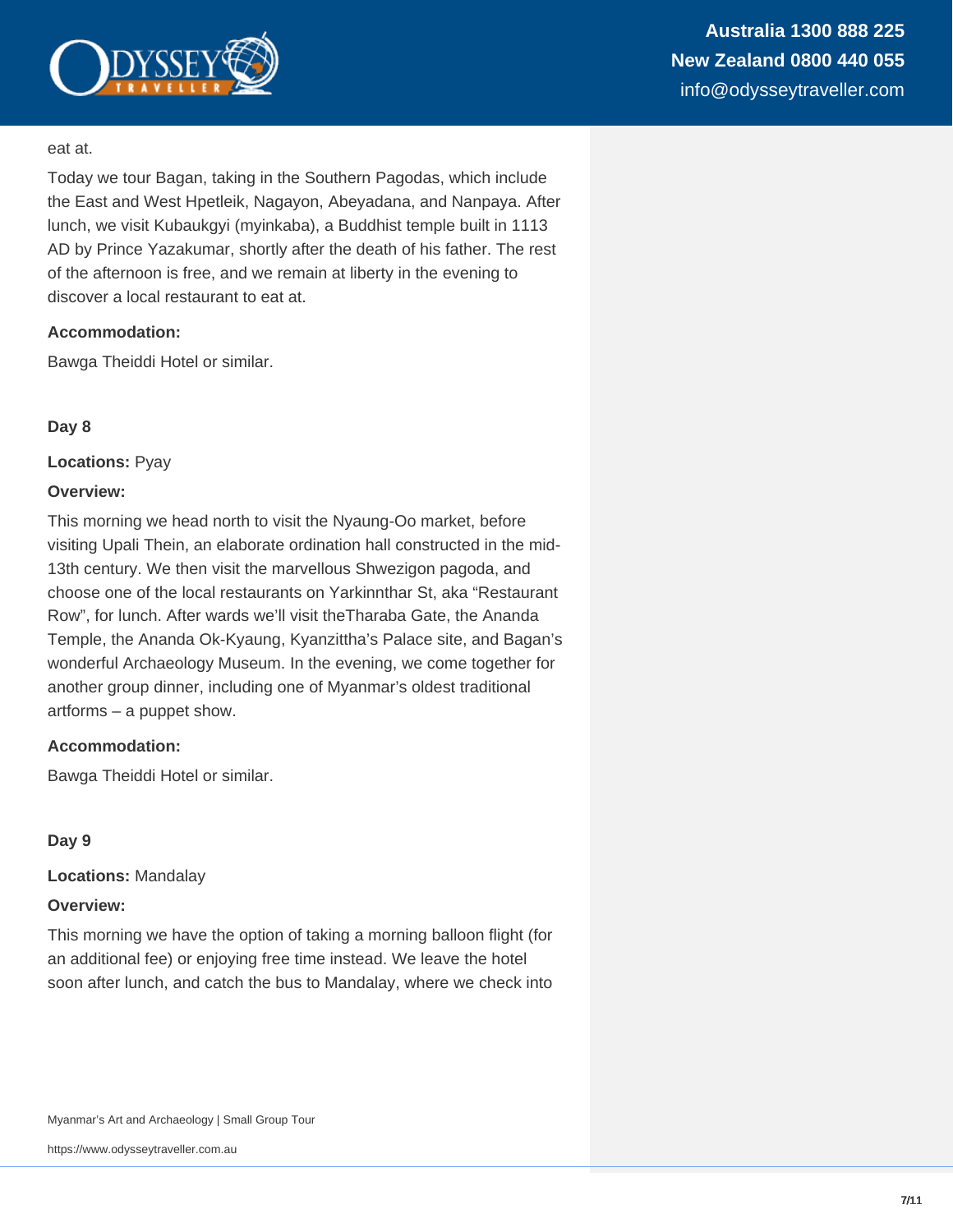

the Hotel Yadarnabon and enjoy a group dinner.

#### **Accommodation:**

Hotel Yadarnabon or similar.

#### **Day 10**

**Locations:** Mandalay

#### **Overview:**

This morning, we take a boat trip up the Ayeyarwaddy River to visit the enormous Mingun pagoda, its famous bell and the Mya Thein Tan pagoda. Our lecture program today includes a talk on Myanmar's last royal dynasty and the beginning of the Colonial era. We then return to Mandalay for a group lunch by the river, before setting off to visit Shwe Nandaw Kyaung (The Golden Monastery). We also visit the Kuthodaw and Mandalay Hill,an important pilgrimage site for Buddhists with a fabulous view over Mandalay Palace, before enjoying a group dinner.

#### **Accommodation:**

Hotel Yadarnabon or similar.

**Day 11**

**Locations:** Mandalay

#### **Overview:**

After breakfast, we head south of Mandalay to the Paleik Pagodas and Hmwe (snake) temple to see the bathing of the resident pythons, an unforgettable experience. After lunch, we explore Inwa by pony cart and stop to see a silk weaving workshop at Amarapura. We experience yet another spectacular Myanmar sunset this evening — this time from the historic U Bein's Bridge — before enjoying a group dinner.

#### **Accommodation:**

Hotel Yadarnabon or similar.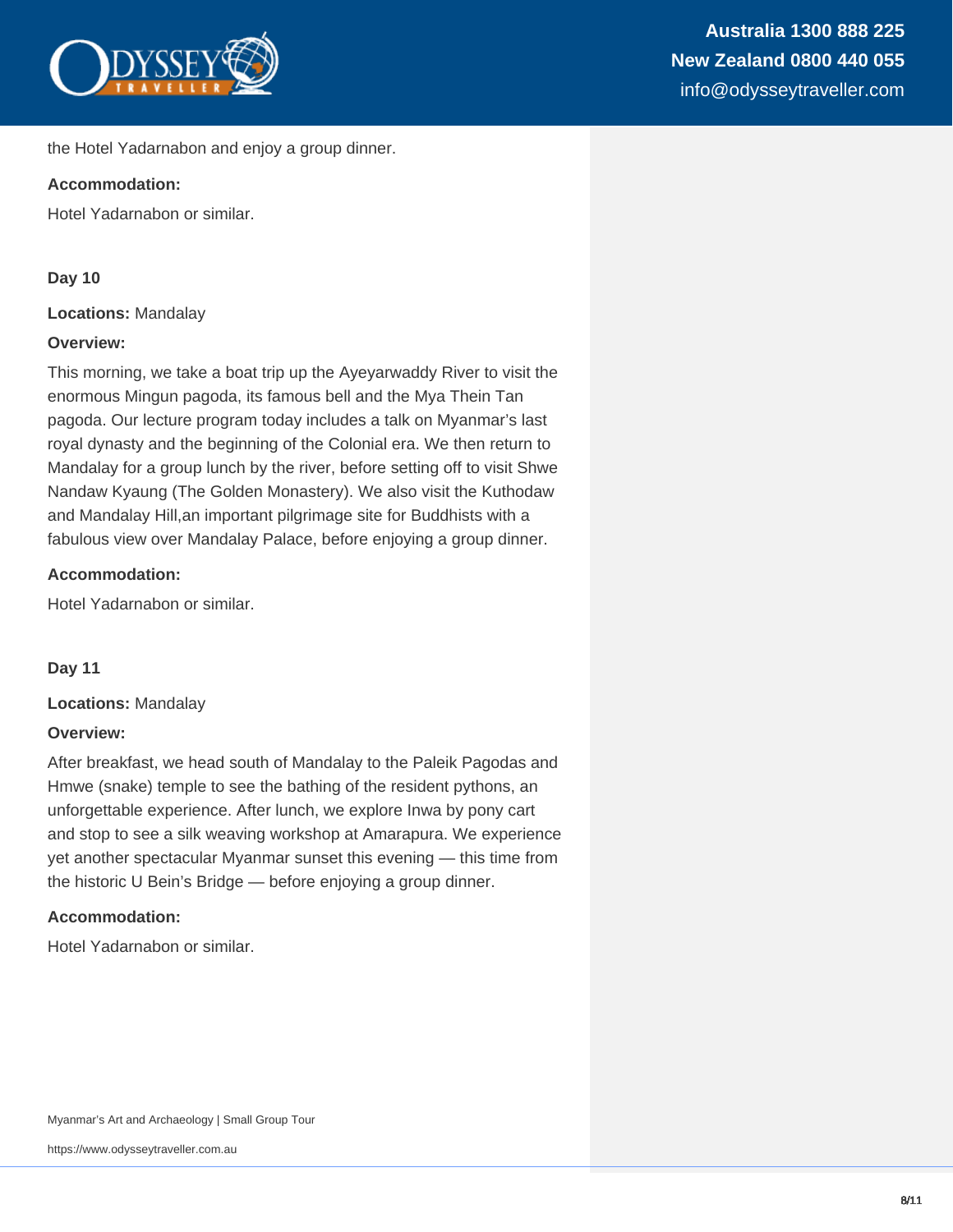

#### **Day 12**

**Locations:** Mandalay

#### **Overview:**

This morning, we visit the famous Mahamuni Pagoda, a major pilgrimage site, before visiting a range of Mandalay workshops to learn about the traditional practices of carving, lacquer decorationbronze casting and gold leaf making. In the late afternoon, we visit the spectacular Shwe Inbin Kyaung teak monastery, before enjoying dinner together.

#### **Accommodation:**

Hotel Yadarnabon or similar.

#### **Day 13**

#### **Locations:** Yangon

#### **Overview:**

After flying to Yangon, we check into our new hotel and enjoy a local lunch together. We then explore the Nawaday Thalar Gallery, Pansodan Gallery, and the River Gallery, all part of Yangon's thriving modern art scene. In the late afternoon, we enjoy free time and have the chance to explore some of the restaurants in the local area.

#### **Accommodation:**

Strand Hotel or similar.

#### **Day 14**

**Locations:** Yangon

#### **Overview:**

This morning we enjoy a guided walk of Yangon's colonial heritage with an expert from the Yangon Heritage Trust. We then enjoy lunch at a local restaurant that trains disadvantaged young people from the area, giving them the skills necessary to start their careers. Afterwards, we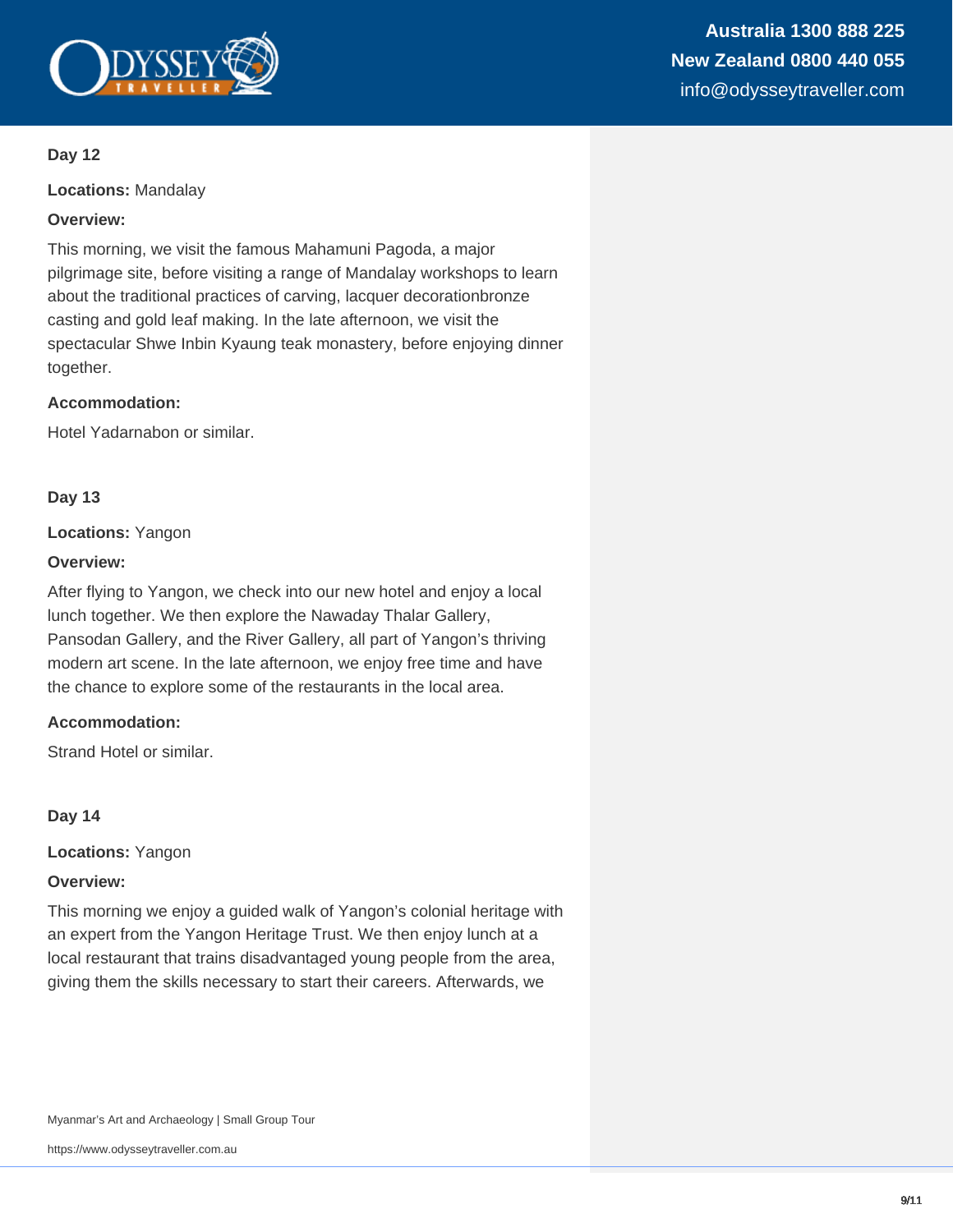

explore Bogyoke Market and enjoy some free time to explore the city.

We reconvene in the evening for our final group dinner before the tour concludes at breakfast the following morning.

#### **Accommodation:**

Strand Hotel or similar.

#### **Day 15**

**Locations:** Yangon

#### **Overview:**

After breakfast, we say our farewells and the tour draws to a close.

## **Inclusions / Exclusions**

#### **What's included in our Tour**

- 15 nights hotel accommodation
- 15 breakfasts, 11 lunches, and 12 dinners.
- Transport and and excursions as indicated.
- All sightseeing including entrance fees and boat trip to Mingun
- 1 internal flight as detailed in the itinerary.
- Odyssey program leader for the duration of the tour, an art historian specialising in Myanmar
- Services of an English speaking local guide.
- Detailed tour information booklet.

#### **What's not included in our Tour**

- International airfares and taxes.
- Items of a personal nature, such as telephone calls and laundry.
- Comprehensive travel insurance.